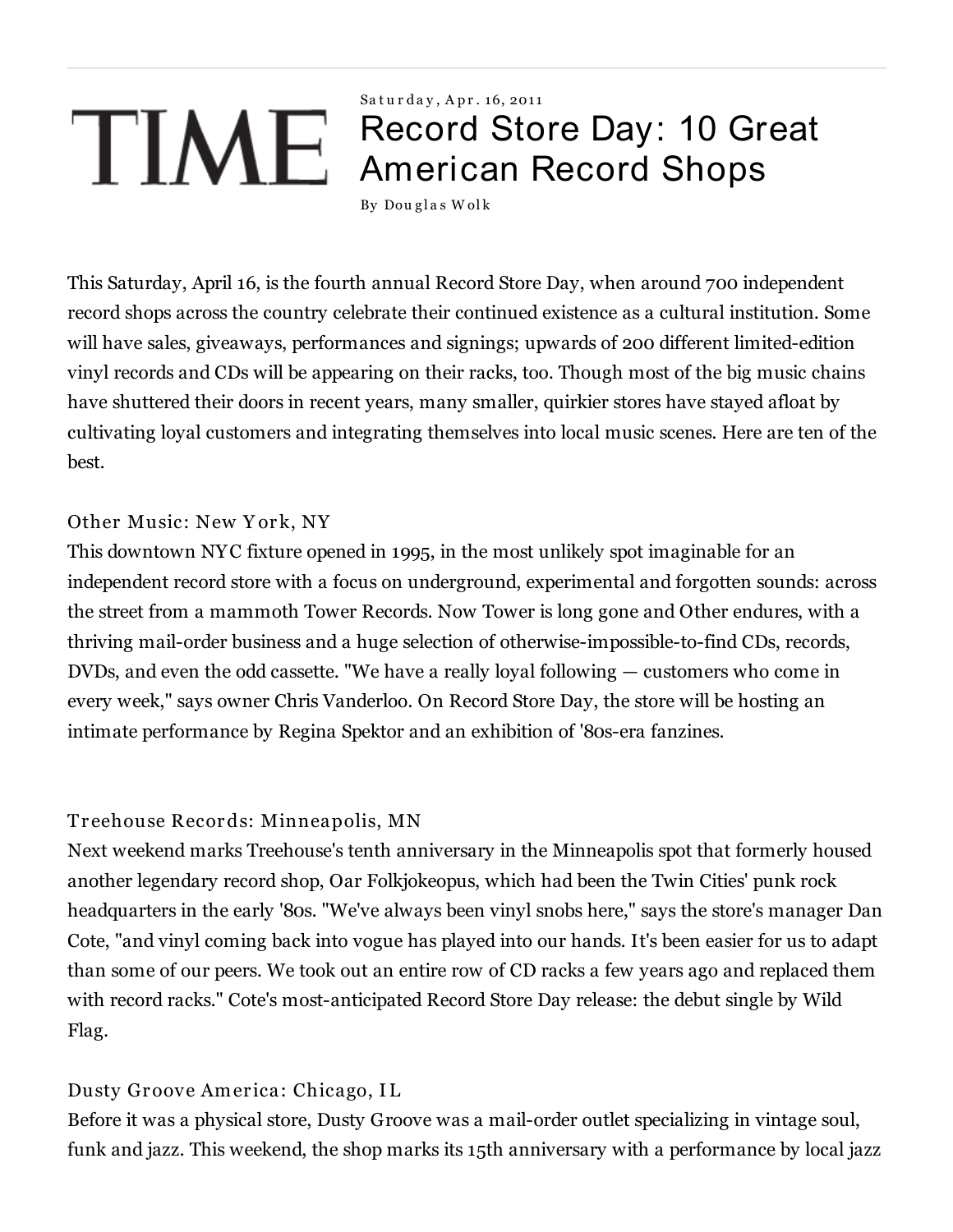heroes Phil Cohran and the Artistic Heritage Ensemble. "We have customers saying they're driving in from all over the Midwest," proprietor Rick Wojcik says. In conjunction with Chicago label Numero Group, Dusty Groove will also give customers a map of all the record shops in their neighborhood, including now-defunct "ghost record stores."

## W ater loo Recor ds & Video: Austin, TX

"We've always had a focus on the Austin music community, and I think that's built up a lot of loyalty." says Waterloo's John Kunz. Over the past decade, for instance, the store has sold more than 20,000 copies of local singer/guitarist Bob Schneider's album Lonely Land. This weekend, they'll host an in-store performance by alt-rock veterans the Toadies and a signing by guitar virtuoso Eric Johnson. And they're one of roughly a dozen Austin stores that are offering a Record Store Day special: bring in a receipt from one, you'll get a discount at the others.

## Princeton Record Exchange: Princeton, NJ

Packed with records and CDs of every description, this bargain hunter's paradise has been around for more than 30 years. "When music became more price-sensitive, we started emphasizing our cheap CDs," says general manager Jon Lambert. "We try to make shopping here a comfortable experience, so it's fun to dig through the bins, but not overwhelming." His Record Store Day picks: limited-edition singles from Fela Kuti and funk guitarist Dennis Coffey.

## Aquarius Records: San Francisco, CA

Established in 1970, the tiny, eccentrically selective Aquarius is a haven for obscure, extreme and atmospheric music. The store's reputation extends far beyond its Mission District neighborhood: more than half its business is now through mail-order. Aquarius is actually pressing a Record Store Day release of its own, a live CD by the New York psychedelic band White Hills. "Our customers are music obsessives, and they want physical items," says owner Allan Horrocks. "The way that people purchase or don't purchase music hasn't affected us to the extent that it might affect a place that deals more with Top 40 stuff."

## Easy Street Records: Seattle, WA

Last year, Easy Street was selling a disc by local band The Head and the Heart on consignment; now the group is signed to the Seattle indie-rock label Sub Pop, and playing at the shop on Record Store Day to commemorate their album's official release. Easy Street's two main branches are in Seattle, but they also set up retail kiosks at performances across Washington State, including the annual Sasquatch! music festival — where many of the younger attendees have set foot in a record store, as manager Bob Major notes. The RSD release he's most excited about is the Foo Fighters' vinyl-only Medium Rare, a collection of cover songs.